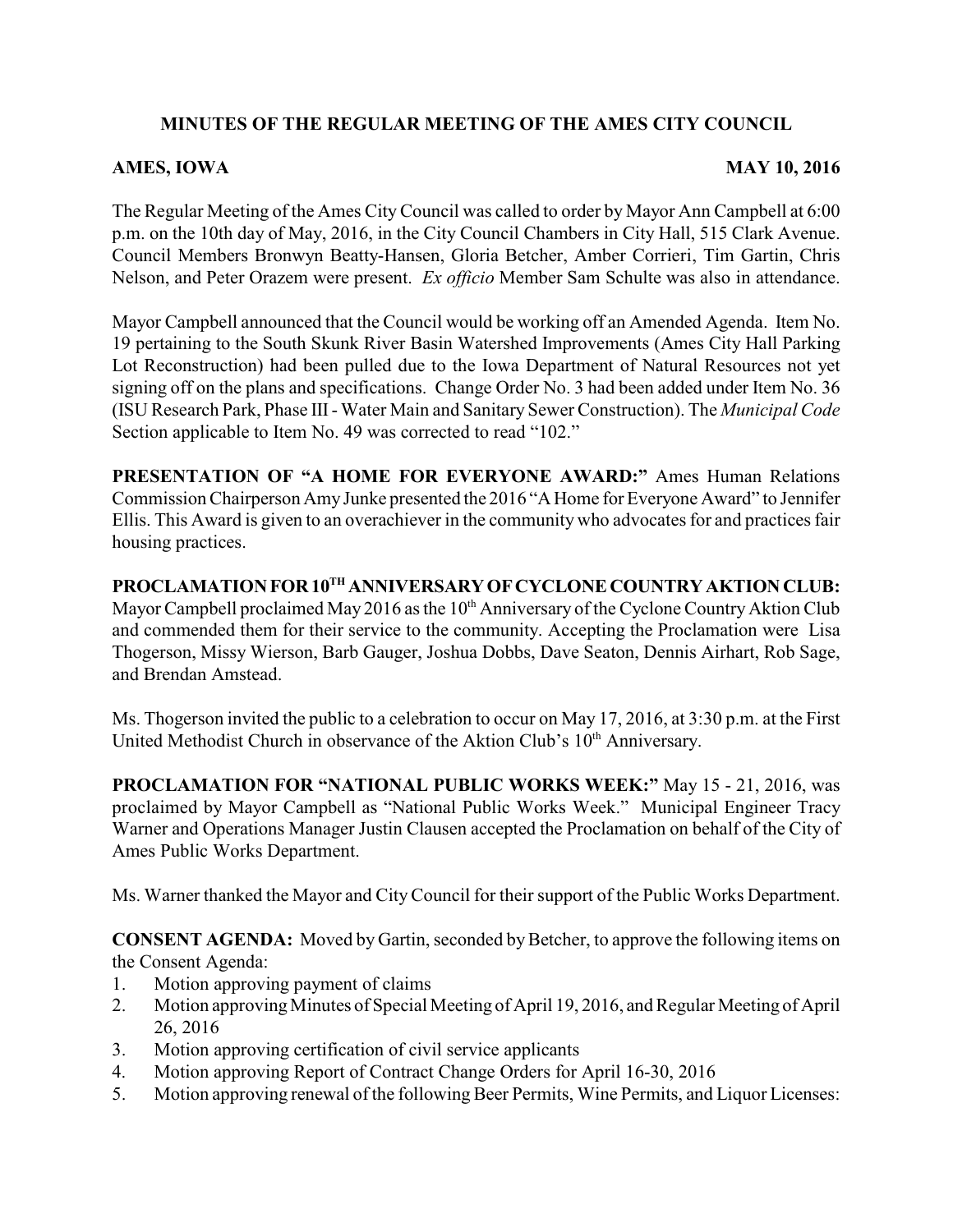- a. Class E Liquor, C Beer, & B Wine Walgreen's #12108, 2719 Grand Avenue
- b. Class B Beer Jeff's Pizza Shop, 2402 Lincoln Way
- c. Class C Liquor Mother's Pub, 2900 West Street
- d. Class C Liquor Bar La Tosca, 400 Main Street
- e. Class B Beer Chicha Shack, 131 Welch Avenue
- f. Class C Beer & B Wine Tobacco Outlet Plus #530, 204 South Duff Avenue
- g. Special Class C Liquor Octagon Center for the Arts, 427 Douglas Avenue
- h. Class C Liquor and B Wine Della Viti, 323 Main Street, #102
- 6. Motion approving 5-day (May 27-May 31) Special Class C Liquor License & Outdoor Service for Gateway Market MLK at Reiman Gardens, 1407 University Boulevard
- 7. Motion approving 5-day (June 4-June 8) Special Class C Liquor License & Outdoor Service for Gateway Market MLK at Reiman Gardens, 1407 University Boulevard
- 8. Motion approving Ownership Change of Class B Wine, Class C Beer, and Class E Liquor License for Walgreens #12108, 2719 Grand Avenue
- 9. RESOLUTION NO. 16-235 confirming reappointment of Sam Schulte as Government of the Student Body *ex officio* representative to City Council
- 10. RESOLUTION NO. 16-236 confirming appointments of Steven Valentino and Cole Staudt to serve as Government of the Student Body representatives on Ames Transit Agency Board of Trustees
- 11. RESOLUTION NO. 16-237 setting date of public hearing for May 24, 2016, granting Public Utility Easement to Iowa State University along South Riverside Drive
- 12. Alley between North Dakota Avenue and Delaware Avenue between Toronto Street and Reliable Street:
	- a. RESOLUTION NO. 16-238 setting date of public hearing for May 24, 2016, regarding vacating alley
	- b. RESOLUTION NO. 16-239 setting date of public hearing for June 28, 2016, for sale of vacated portion of alley
- 13. Requests from Ames Patriotic Council for Memorial Day Parade on Monday, May 30, 2016:
	- a. RESOLUTION NO. 16-240 approving closure of Parking Lot M and Parking Lot N from 9:00 a.m. until approximately 11:00 a.m. for parade staging
	- b. RESOLUTION NO. 16-241 approving closure of  $5<sup>th</sup>$  Street from Grand Avenue to Clark Avenue from 9:00 a.m. until 11:00 a.m. for line-up and start of parade
	- c. RESOLUTION NO. 16-242 approving temporary closure of Clark Avenue (from  $5<sup>th</sup>$  Street to 9<sup>th</sup> Street), 9<sup>th</sup> Street (from Clark to Maxwell), 6<sup>th</sup> Street (at Clark) and Duff Avenue (at  $9<sup>th</sup> Street$ ), as parade moves through intersections
- 14. Requests from Main Street Cultural District (MSCD) for spring/summer events:
	- a. ArtWalk on Friday, June 3:
		- i. Motion approving blanket TemporaryObstruction Permit for MSCD sidewalks from 3:00 p.m. to 8:00 p.m. and blanket Vending License from 8:00 a.m. to 8:00 p.m.
		- ii. RESOLUTION NO. 16-243 approving waiver of parking meter fees and enforcement for MSCD from 3:00 p.m. to 6:00 p.m.
		- iii. RESOLUTION NO. 16-244 approving waiver of fee for blanket Vending License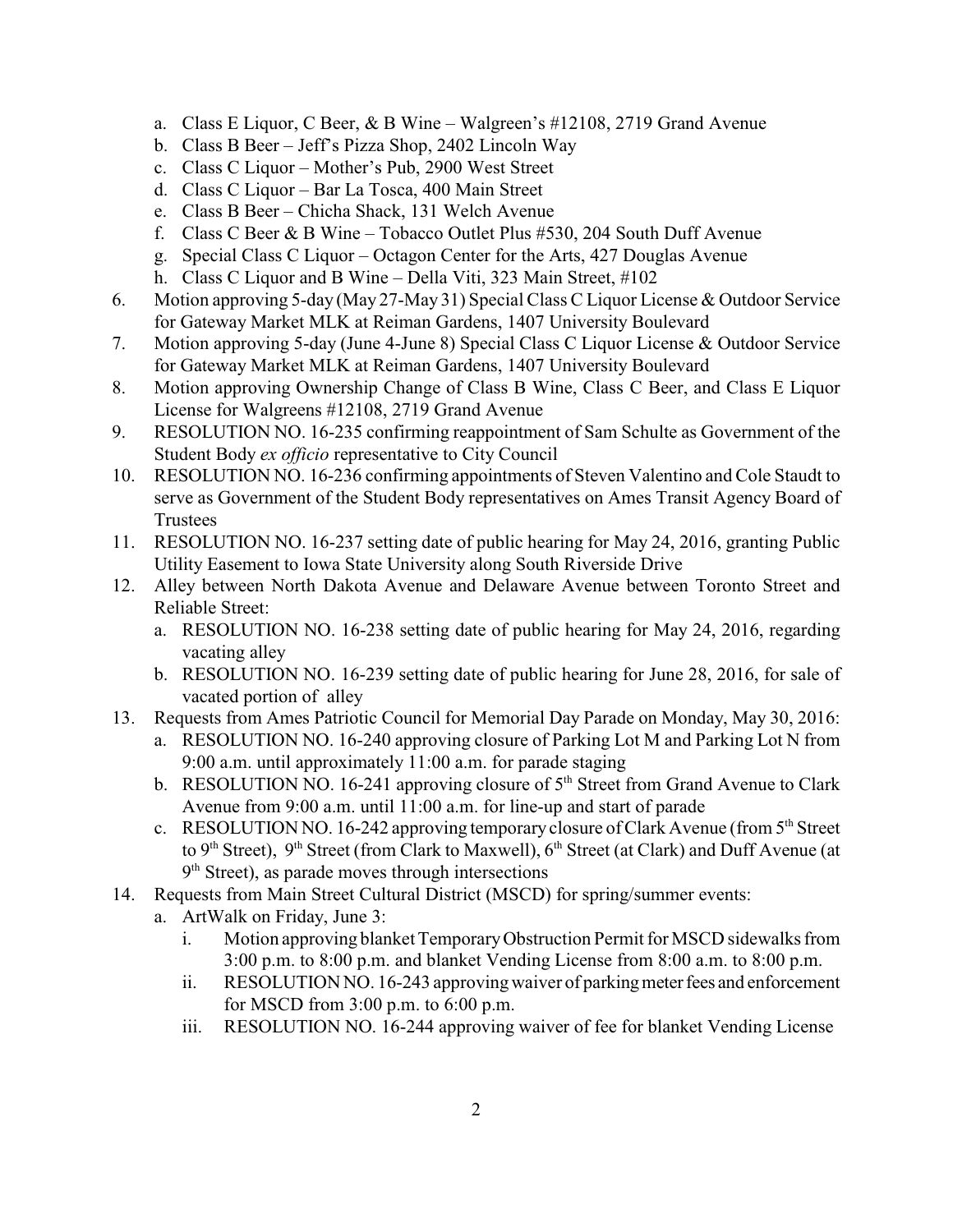- iv. RESOLUTION NO. 16-245 closure of 12 parking spaces near intersection of Main Street and Kellogg Avenue for food vendors
- 15.  $4<sup>th</sup>$  of July Activities:
	- a. Requests of MSCD:
		- i. Motion approving blanket Temporary Obstruction Permit for MSCD from 8:00 a.m. to 2:00 p.m. on Monday, July 4
		- ii. RESOLUTION NO. 16-246 approving waiver of utility fees for use of electrical outlets
		- iii. Parade on Monday, July 4:
			- (1) RESOLUTION NO. 16-247 approving closure of portions of Main Street, Northwestern Avenue, Fifth Street, Douglas Avenue, Burnett Avenue, Kellogg Avenue, Clark Avenue, Allan Drive, and Pearle Avenue from 6:00 a.m. until end of parade
			- (2) RESOLUTION NO. 16-248 approving closure of Parking Lot M and MM, Parking Lot N, Depot Lots V and TT from 6:00 a.m. to 2:00 p.m.
	- b. Request of City of Ames:
		- i. RESOLUTION NO. 16-249 approving closure of Clark Avenue between  $5<sup>th</sup>$  Street and  $6<sup>th</sup>$  Street from 5:00 p.m. on Sunday, July 3, until conclusion of parade on July 4 for City Council Community Pancake Breakfast
- 16. RESOLUTION NO. 16-251 approving amendment to Professional Services Agreement with Veenstra & Kimm of West Des Moines, Iowa, in an amount not to exceed \$135,498 for 2014/15 West Lincoln Way Intersection Improvements (Lincoln Way and Franklin)
- 17. RESOLUTION NO. 16-252 approving extension of lease for Parking Lot T
- 18. RESOLUTION NO. 16-253 awarding contract to Graymont Western Lime, Inc., of West Bend, Wisconsin, in the amount of \$154/ton for FY 2016/17 Pebble Lime
- 19. RESOLUTION NO. 16-254 awarding contract to Hawkins Water Treatment Group of Slater, Iowa, in the amount of \$.725/gallon at an estimated total cost of \$72,500 for FY 2016/17 Liquid Sodium Hypochlorite
- 20. RESOLUTION NO. 16-255 awarding contract to Independent Salt Company of Kanopolis, Kansas, in the amount of \$70.30/ton for purchase of Rock Salt for 2016/17 Ice Control Program
- 21. RESOLUTION NO. 16-256 awarding contract to Terry Durin Company of Cedar Rapids, Iowa, in the amount of \$51,263 for purchase of LED Luminaires for Electric Services
- 22. RESOLUTION NO. 16-257 awarding contract to Harrison Truck Center of Altoona, Iowa, in the amount of \$253,115 for purchase of Crane Truck
- 23. RESOLUTION NO. 16-258 approving renewal of contract with Itron, Inc., of Liberty Lake, Washington, in an amount not to exceed \$500,000 for purchase of FY 2016/17 Radio Units, Water Meters, and Related Parts and Services
- 24. Non-Asbestos Insulation and Related Services and Supplies for Power Plant:
	- a. RESOLUTION NO. 16-259 approving renewal of contract with Total Insulation Mechanical, Inc., of Ames, Iowa, in an amount not to exceed \$100,000
	- b. RESOLUTION NO. 16-260 approving contract and bond
- 25. RESOLUTION NO. 16-261 approving contract and bond for WPC Facility Three-Year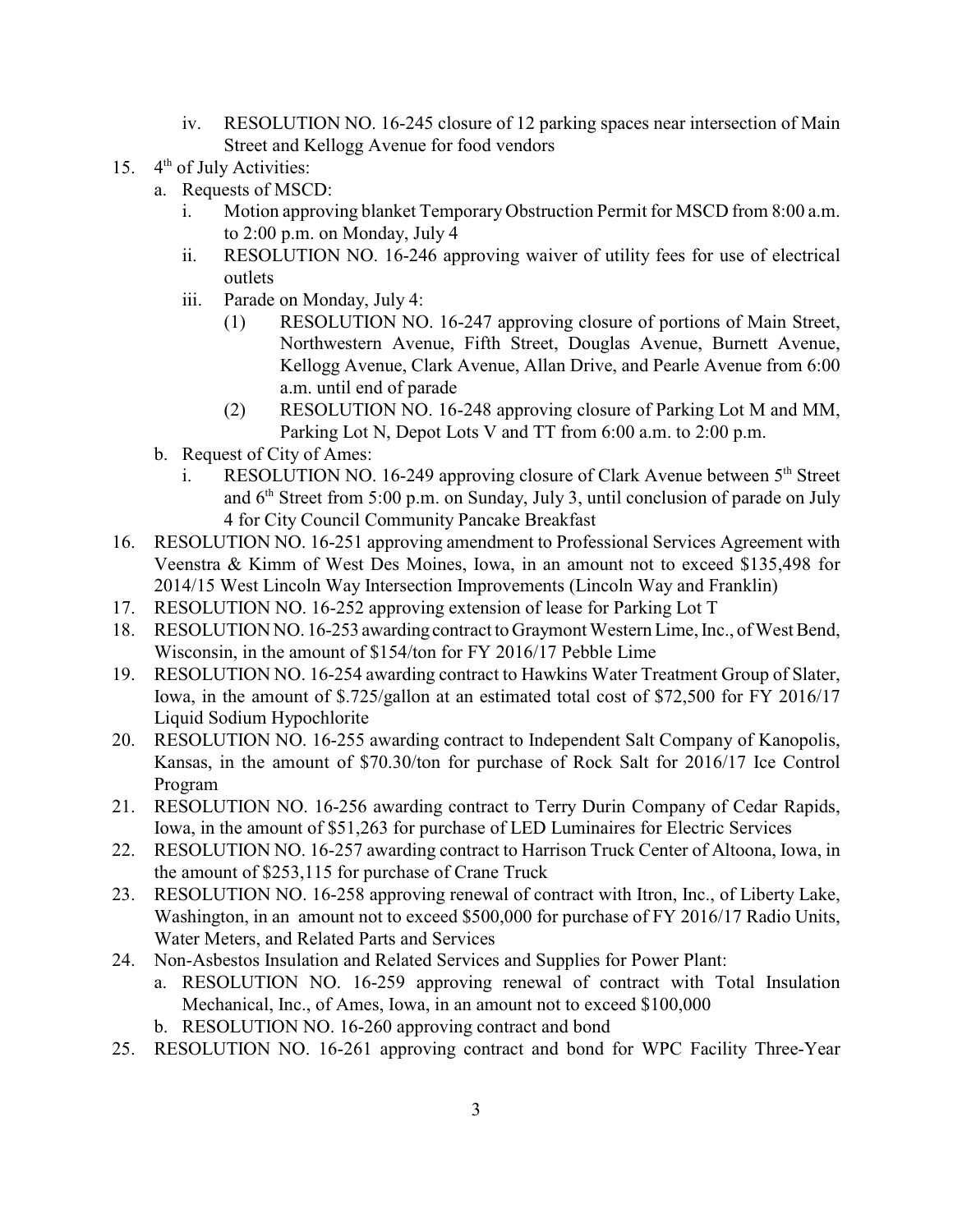Biosolids Disposal Operation

- 26. RESOLUTION NO. 16-262 approving contract and bond for WPC Facility Clarifier Drive Replacement Project
- 27. RESOLUTION NO. 16-263 approving contract and bond for 2015/16 Concrete Pavement Improvements Program #2, and 2015/16 Water System Improvements Program #3 (North 2nd Street)
- 28. RESOLUTION NO. 16-264 approving contract and bond for 2015/16 Shared Use Path Expansion (South Dakota Avenue)
- 29. RESOLUTION NO. 16-265 approving contract and bond for 2015/16 Airport Improvements Taxiway Rehabilitation (Runway 01/19)
- 30. RESOLUTION NO. 16-266 approving Change Order No. 1 for 2015/16 Chemical Treatment Program for Power Plant
- 31. RESOLUTION NO. 16-267 approving Change Order No. 4 to Professional Services Agreement with BrownWinick of Des Moines, Iowa, for legal services for 161 kV Tie Line Franchise
- 32. ISU Research Park, Phase III Water Main and Sanitary Sewer Construction:
	- a. RESOLUTION NO. 16-250 approving Change Order No. 3
	- b. RESOLUTION NO. 16-268 accepting completion
- 33. RESOLUTION NO. 16-269 approving Plat of Survey for 122 Hayward Avenue
- 34. RESOLUTION NO. 16-270 approving Plat of Survey for 104 and 124 Hazel Avenue
- 35. RESOLUTION NO. 16-271 approving Final Major Plat for Hayden's Crossing (5400, 5440, and 5442 Grant Avenue)

Roll Call Vote: 6-0. Resolutions/Motions declared adopted/approved unanimously, signed by the Mayor, and hereby made a portion of these Minutes.

**PUBLIC FORUM:** Mayor Campbell opened Public Forum.

Dan Culhane, Executive Director of the Ames Economic Development Commission, 304 Main Street, Ames, announced that this week is International Economic Development Week (May 8 - 12). Mr. Culhane thanked the Mayor and City Council members for their support of economic development projects. He noted that Ames is a very rich economic development community and gave several examples of developments that had occurred within the past year.

Ames High School students Jay Amin, 3518 Honeysuckle Road, Ames, and Kylie Morken, 416 - 18th Street, Ames, spoke hoping to raise awareness of and issue a call to action for BPA-free receipts. Ms. Morken advised that it has been found that store receipt paper contains BPA, which is known to cause harmful diseases to the body. Mr. Amin said that the receipt paper also contains BPS and BPF, also both harmful chemicals. According to Ms. Morken BPA-, BPS-, and BPF-free receipt paper is now available. Mr. Amin encouraged the public to go to their Web site (changereceipts.org) to learn more about their goal to make all receipts toxin-free.

Jamet Colton, 2226 Northwestern Avenue, Ames, introduced herself as a member of the Ames Progressive Alliance. Ms. Colton said that the mission of the Progressive Alliance is to support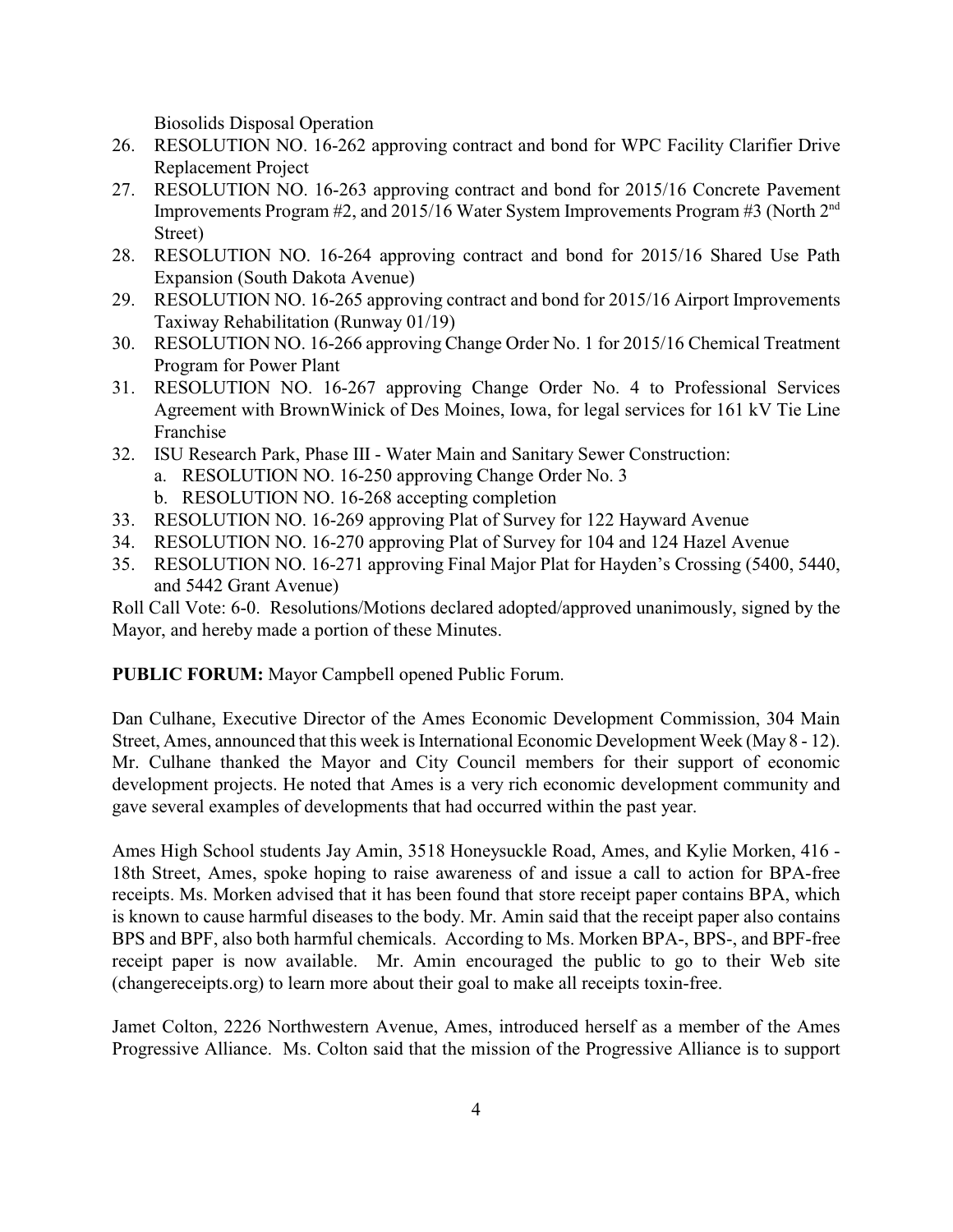community groups with their goals and empower all residents to impact their community. According to Ms. Colton, the students from Ames High School had reached out to the Progressive Alliance for assistance with their project. She stated that the Ames Progressive Alliance was very supportive of the Ames High School students' project for BPA-free receipts.

Jess Calhoun, 2304 Fillmore Avenue, Ames, also introduced herself as a member of the Ames Progressive Alliance. She added that she knows the Ames City Council shares the desire to empower all residents. Ms. Calhoun said that the Ames Progressive Alliance looks forward to working with the City Council on future projects.

Mayor Campbell closed Public Forum after no one else came forward to speak.

**POLICY FOR NAMING PARKS AND RECREATION FACILITIES:** Director Keith Abraham reviewed the changes to the Policy that had been requested by the City Council at its April 12, 2016, meeting. Mr. Abraham explained the changes that had been made to Section 4b, *Naming/Renaming for Outstanding Individuals*. Also, it had been brought to his attention that the Council, on April 12, 2016, had directed staff to look at creating more flexibility in the policy in relation to donors and keep it at more of a staff/Council review and also have the possibility of corporate naming. Therefore Section 4c., *Naming/Renaming for Major Donations*, had been revised to coincide with the Council's direction.

At the inquiry of Mayor Campbell, Mr. Abraham stated that he believed the pending naming request would go before the Parks and Recreation Commission in June.

Moved by Nelson, seconded by Beatty-Hansen, to adopt RESOLUTION NO. 16-272 approving the Parks and Recreation Naming Policy, as revised.

Council Member Gartin stated that he would be voting in favor of the motion; however, he still preferred that there be a one-year waiting period since the time of a person's death. He hopes that it would something considered in the future.

Council Member Orazem offered that he preferred that the individual not necessarily have to have a connection to the park, recreational facility, or major feature being requested to be named.

Teresa Downing-Matibag, 1005 Jarrett Circle, Ames, thanked the City Council for the effort they put into the creation of the Policy. She also thanked the City Parks and Recreation Department for its outstanding programs that had been enjoyed by her three children. Ms. Downing-Matibag explained that she was generally in favor of the Policy, but would like to see 5b.3, where it states to "Seek input from relevant neighborhood association(s), historical groups, and other organizations, if deemed appropriate," to include "communities of interest."

Roll Call Vote: 6-0. Resolution declared adopted unanimously, signed by the Mayor, and hereby made a portion of these Minutes.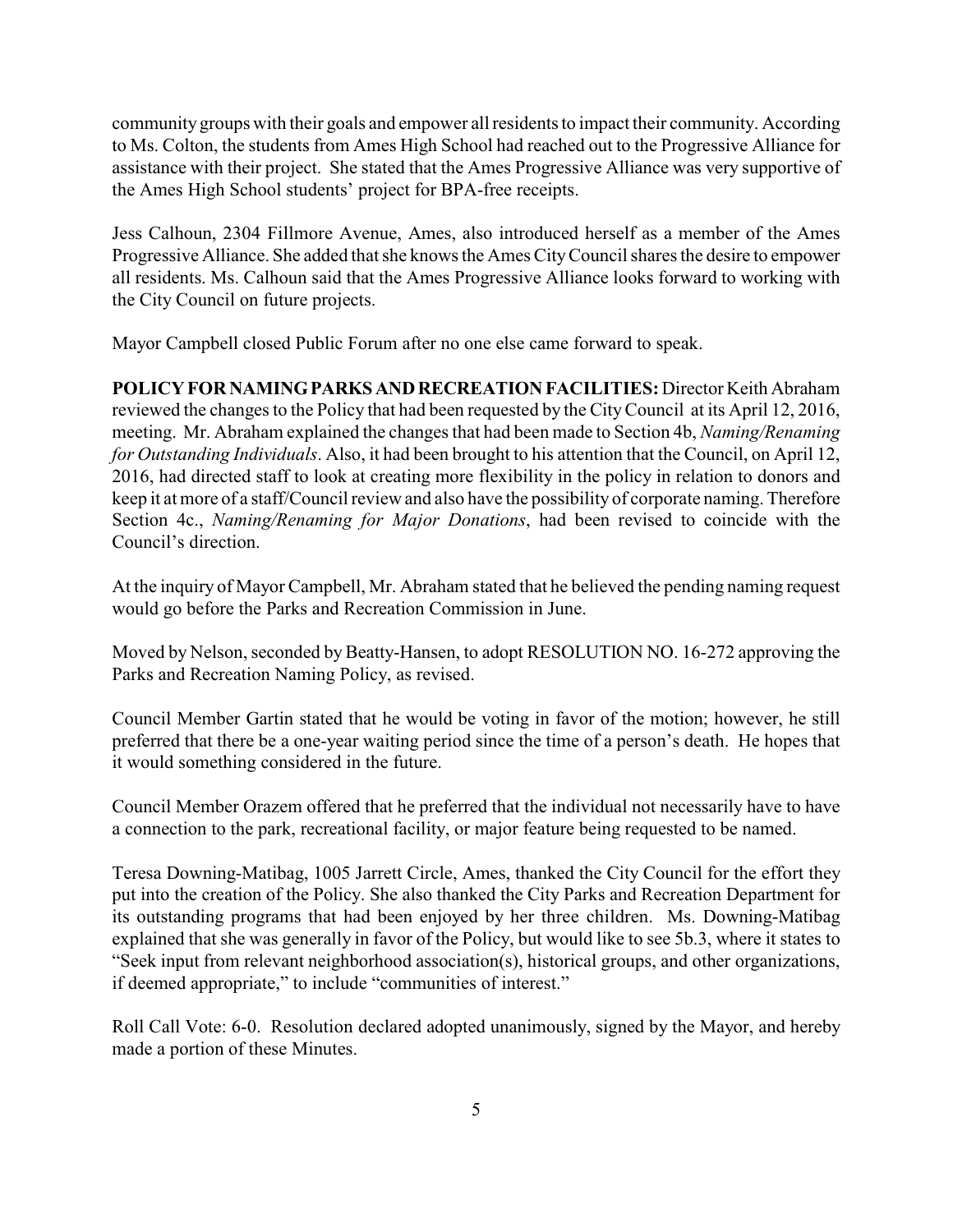**FINAL MINOR PLAT FOR U-HAUL SUBDIVISION, 1ST ADDITION: City Planner Charlie** Kuester told the Council that Amerco Real Estate desires to purchase land adjacent to the 720 South Duff property to expand its operations. Amerco Real Estate owns the property on which the U-Haul business at 710 South Duff Avenue is already located. Amerco also owns the one-acre parcel to the rear at 720 South Duff Avenue on which a metal building formerly owned by Ames Rental is located. B & D Land Company owns a large 42-acre farm tract south and east of the Amerco land, lying along the north bank of Squaw Creek. Amerco seeks to acquire 3.34 acres of the B & D Land property and combine it with the one-acre parcel in order to expand the U-Haul business. The proposed plat would create three lots. Lot 1 would be for an expanded U-Haul site. Outlot A is the remaining agricultural land retained by B & D Land Company. Outlot B is a small piece at the far west that will be dedicated to the Iowa Department of Transportation (IDOT) for street right-of-way (it currently is an easement, but the plat will deed that portion to the IDOT). Lot 1 (4.32 acres) includes the former metal storage building used by Ames Rental. It would include the long narrow 19-foot-wide piece of land that extends to South Duff Avenue. That piece includes an access easement used by U-Haul, B & D Land Company, Boston Commons (the strip mall to the south), and the future Jimmy Johns to the north. Although this strip of land provides access to the property, it does not provide the required lot frontage to meet zoning requirements to allow for a subdivision.

According to Mr. Kuester, the applicant is requesting a waiver from the 35-foot lot frontage requirement as part of the minor subdivision process. Lot 1 would also have a Floodway Easement to the City over that portion that lies in the Floodway. That Easement restricts uses to only vegetative cover—no building or structure (including paving) may be placed within it. The Easement is in response to City staff describing the concerns of development in the Floodway and the recent amendments to the Environmentally-Sensitive Areas Overlay and Flood Plain Regulations. It also prevents any development on that site unless the City vacates the Easement to allow it. Lot 1 also proposes a north-south access easement extending from the Wal-Mart property to the B & D outlot to the south. That easement will be the basis for a 'backage' road system and allow the lots lying south to have access to the Wal-Mart property. With the acquiescence of Wal-Mart in the future, that will allow all these properties to have access to the proposed new traffic signal in front of Wal-Mart.

Council Member Beatty-Hansen asked whether this was an appropriate time to ask about acquiring an easement from B & D Land for a bike path. She noted that that path is shown in the Long-Range Transportation Plan. Municipal Engineer Warner said that the location was not decided yet. Planning and Housing Director Kelly Diekmann said that it is not known at this time whether the bike path facility was absolutely necessary.

Council Member Orazem noted the importance of having a way of solving the access to Duff Avenue around the backs of those properties; that appears to have been taken care of with the backage road. Planner Kuester stated that the easement document has been prepared and will be recorded as part of the platting documents.

At the inquiry of Council Member Gartin, Randy Dickson, 6310 Douglas, Des Moines, representative of U-Haul, said that he had not heard any comments from any adjoining property owners.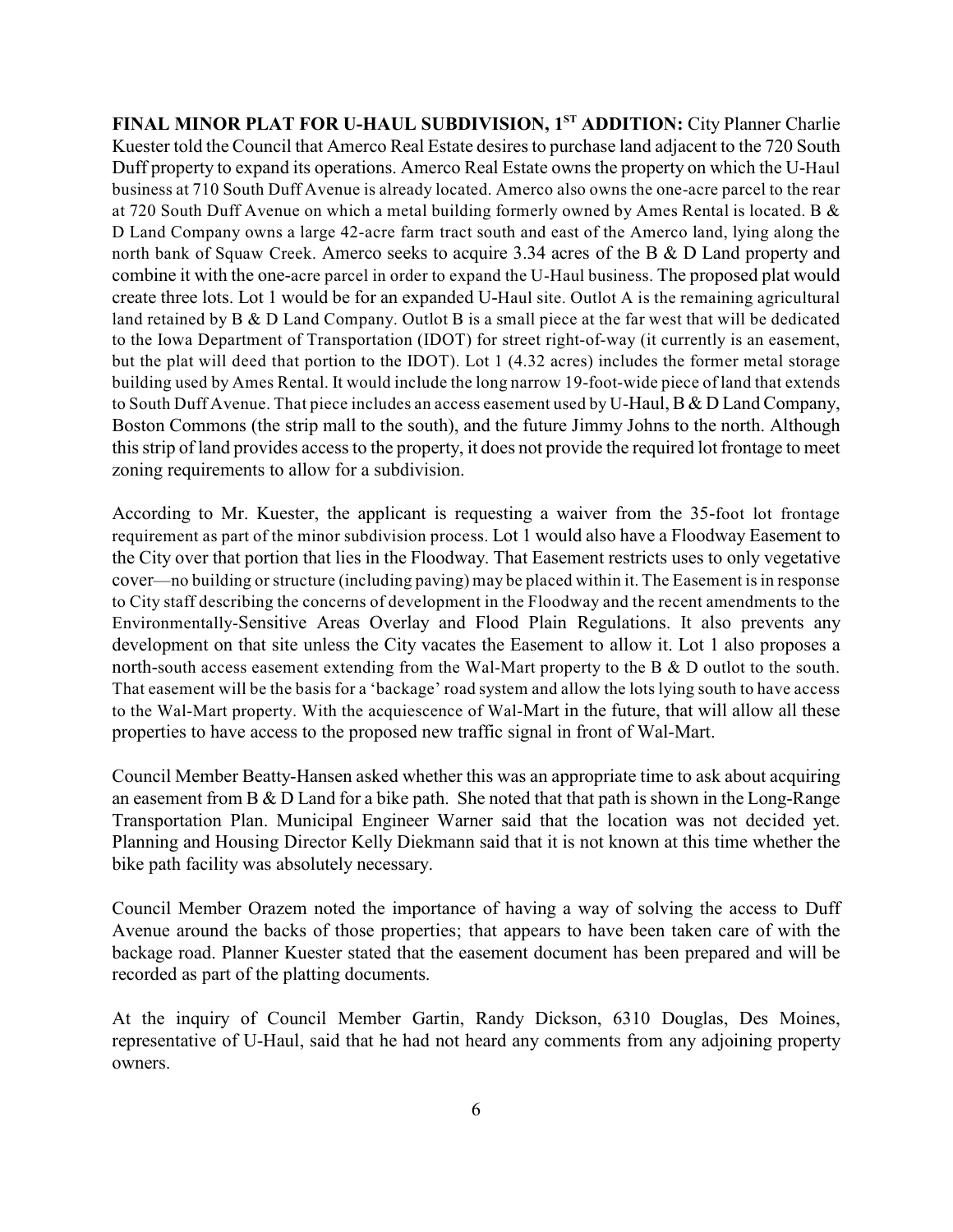Mr. Kuester noted that the City Council, in February 2015, rezoned the one-acre parcel with the metal building to Highway Oriented Commercial (HOC). Once the Subdivision is approved, Amerco will be seeking to have the remaining portion of the new Lot 1 rezoned to HOC. Outlot A (39.25 acres) is the remainder of the B & D Land Company parcel. It has been used for row crops except for the stand of trees along the north bank of Squaw Creek. Almost the entire parcel lies within the Floodway. It is zoned Agriculture, which is consistent with the Land Use Policy Plan designation. There are no plans for a rezoning. This parcel will have no frontage to a public right-of-way. The applicant is requesting a waiver from this requirement as the site is an unbuildable outlot in its current configuration.

Council Member Gartin asked if staff anticipates any long-term negative consequences from the approval of this Subdivision. Planner Kuester said that he did not see any downsides. Director Diekmann recommended that the City seek a contract zoning agreement that controls the density to be approved with the rezoning.

Waiver Request. Planner Kuester advised that the Ames Subdivision Code requires lots to be created that meet the development standards of the Zoning Ordinance. The standard at issue relates to the minimum requirement for street frontage. Agriculture-zoned lots require 35 feet and lots zoned Highway-Oriented Commercial require 50 feet. The existing lots do not currently meet these standards as the current frontage is 19 feet. Section 23.103 allows the City Council to grant a waiver if strict compliance with the Ordinance creates a hardship or is found to be inconsistent with the purpose of the regulations due to unusual topography or other conditions. The Amerco lot with the metal building currently has no frontage; the B & D Land Company parcel has the 19-foot-wide frontage on South Duff Avenue. The proposed plat does not increase the number of the non-conforming lots with inadequate frontage, but it does swap those non-conformities among the parcels. The enlarged Amerco lot will have the 19-foot frontage on South Duff Avenue. The remaining B & D Land Company outlot will have no frontage. The outcome will be that the developable lot (the Amerco site) will have frontage, albeit only 19 feet and the B & D lot (the outlot retained for continued farming) will have no frontage (albeit it will have access via an easement). The proposed lot pattern does meet the Subdivision Code standard of ensuring that each lot has access to a public way. The City would not have approved such an arrangement, and it appears that it may have been this way since at least annexation in 1962. Staff believes there are unusual historical development patterns, not the result of the current property owners, which make strict compliance impossible. The only alternative to meet the requirement would be for Amerco to acquire additional properties to provide that street frontage. Since the other parcels are developed with commercial uses, it would require the relocation of those businesses in order to accommodate the requirement for street frontage. Staff believes that because of this circumstance and limited level of proposed use for the properties, the proposal meets the extraordinary hardship requirement. Staff further believes the waivers, if granted, would allow for safe and convenient access to all properties in the manner that they currently enjoy.

U-Haul, in the name of Amerco, acquired the former Ames Rental properties in 2014. While there have been zoning, flood plain, and subdivision challenges, U-Haul has continued to move forward in an effort to expand their business. The approval of the Subdivision will allow the purchase of about 3.32 acres from B & D Land Company to be finalized.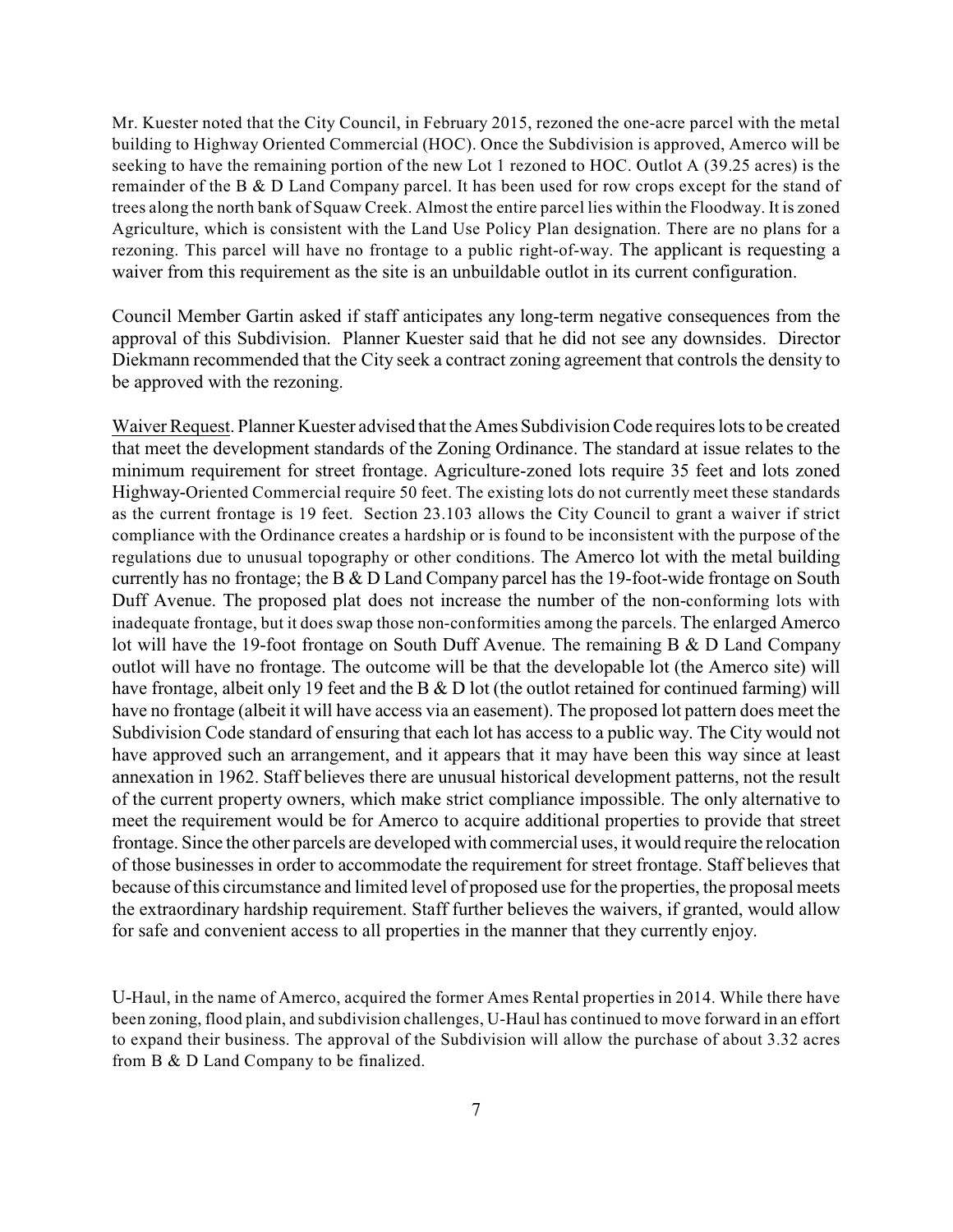The proposed Subdivision meets Minor Final Plat requirements as it did not need additional public infrastructure. There is sewer and water to serve the site and sidewalks along the frontage of South Duff Avenue. The granting of the floodway easement to the City ensures that this portion of the floodway will not be developed. And the granting of the new north/south access easement will assist other lots in obtaining access to the proposed traffic signal once it is installed.

According to Mr. Kuester, staff supports the request to waive the zoning requirements for street frontage. The circumstances of the existing lot lines, businesses, and access easements preclude the proposed plat from meeting this requirement without acquisition of significant properties on South Duff Avenue. These circumstances are not the result of any action taken by the two property owners involved in the plat and may have been an historical anomaly prior to annexation.

Moved by Nelson, seconded by Betcher, to adopt RESOLUTION NO. 16-273 approving the Minor Final Plat for the U-Haul Subdivision First Addition, based upon findings that the Final Plat conforms to relevant and applicable design standards, ordinances, policies, and plans and by approving the waiver to the Zoning Ordinance requirements for minimum street frontages.

Roll Call Vote:6-0. Resolution declared adopted unanimously, signed by the Mayor, and hereby made a portion of these Minutes.

**HEARING ON REZONING, WITH MASTER PLAN, 3535 SOUTH 530<sup>TH</sup> AVENUE:** City Planner Ray Anderson advised that the owner/developer of this property, Hunziker Development Company LLC, is requesting rezoning of five parcels of land totaling approximately 20 acres located at 3535 S. 530th Avenue (to be renamed as University Boulevard). This land is west of the ISU Research Park and south of the Wessex apartment development. The developer is seeking rezoning to develop the site with medium-density apartments along the west and north boundaries of the site and high-density apartments in the central portion of the site. The land was recently annexed to the City; thus, its current zoning designation is Agricultural.

Mr. Anderson reported that the rezoning request is for two separate zoning districts. Suburban Residential Medium Density (FS-RM) zoning is proposed for 13.36 acres along the perimeters of the site, and Residential High Density (RH) zoning is proposed for 6.48 acres on the interior of the site and extending to the south property line. It is anticipated that the number of units constructed in the FS-RM portion of the development will be within a range of a minimum of 100 units and a maximum of 120 units. A combination of two-story eight-unit buildings and two- and three-story 12-unit buildings are planned. The RH portion of the development is projected to include a range of 135 to 155 units in three-story buildings. Although not shown on the Master Plan, the developer has indicated that a variety of bedroom configurations will be provided with an emphasis on smaller units of one and two bedrooms. A note on the Master Plan states that "Buildings in RH will be limited to three stories and 36 units per building." Following approval of the rezoning with a Master Plan, the developer will seek approval of a Preliminary Plat to divide the site into individual lots and to extend Cottonwood Road through the site to connect with S. 530th Avenue (University Boulevard). Approval of the construction of apartment units in the FS-RM zone will require City Council approval of a Major Site Development Plan with a public hearing. Approval of apartment units in the RH zone requires approval by City staff without a public hearing.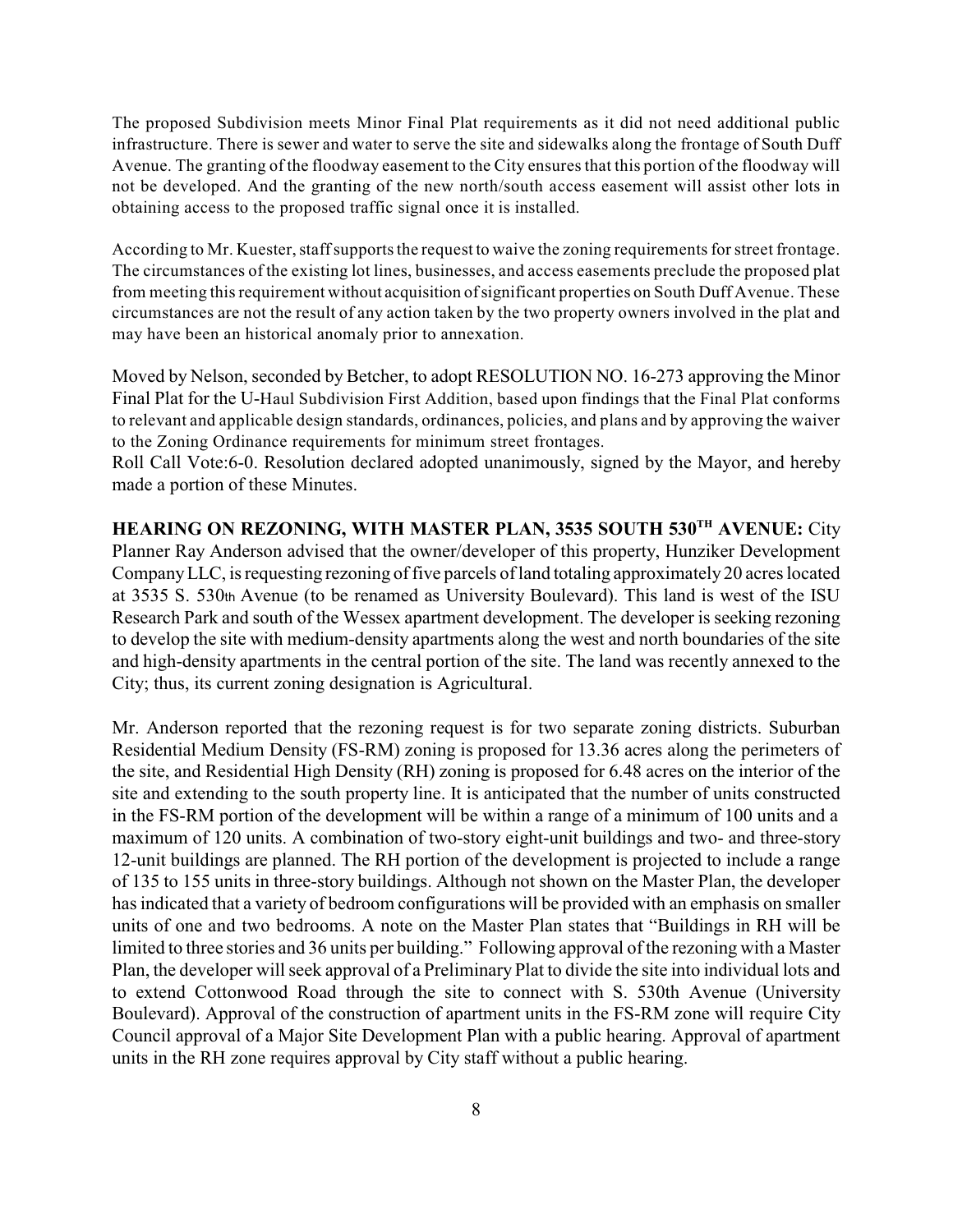The Council was reminded that before the property in question was annexed by the City (on July 14, 2015), the Ames Urban Fringe Plan identified these parcels as properties within the "Southwest II Allowable Growth Area." Upon annexation, the parcels were designated as "Village/Suburban Residential." On January 12, 2016, the CityCouncil amended the Future Land Use Map, of the Land Use Policy Plan (LUPP) to designate approximately 50 percent of the property as High-Density Residential, with 50 percent of the property remaining as "Village/Suburban Residential." The Zoning Ordinance requires that a Master Plan be submitted as part of a rezoning petition for property with the FS zoning designations.

According to Planner Anderson, staff had concluded that the Master Plan identifies developable and undeveloped areas, range of uses and residential unit types consistent with the proposed FSRM and RH zoning districts. Staff believes the rezoning proposal is consistent with the objectives and LUPP Future Land Use Map.

Director Diekmann addressed Council Member Beatty-Hansen's question about the development having one means of access/egress. He noted the criteria from the Land Use Policy Plan and Subdivision Code that governs that. He also noted that the Traffic Engineer believes that University Boulevard will be able to handle the traffic from this development.

Council Member Gartin noted that CyRide does not have capacity to service this development at this time.

Mayor Campbell opened the public hearing.

Justin Dodge, Hunziker Company, 105 S. 16<sup>th</sup> Street, Ames, showed the Preliminary Plat to indicate changes that had been made after receiving input from residents in the area and staff. It was noted that additional buffering and native grasses were added around the pond.

At the inquiry of Council Member Orazem, Mr. Dodge indicated that the proposed location of the multi-use trail was dictated by Story County and the ISU Research Park. It has not been determined who will be maintaining the trail.

Planner Anderson reported that, at the time of the LUPP Amendment, staff focused on the discussion of housing variety, building types, and transitions to adjacent properties during the evaluation of the site. According to Mr. Anderson, staff believes the proposed rezoning and its master plan have met the interest of establishing the housing types that are intended for development on the site, the desired transportation connections, and planned open spaces and transitions. Staff believes supporting rezoning of the site is appropriate based upon the Land Use Policy Plan goals, objectives and policies, and land use designations. The rezoning will allow for needed multi-family housing options to be developed near large employment areas of the City in the nearby Research Park and the College of Veterinary Medicine Campus.

Lorz Larrance,  $3549 - 530$ <sup>th</sup> Avenue, Ames, expressed her frustration that the bus that serves Wessex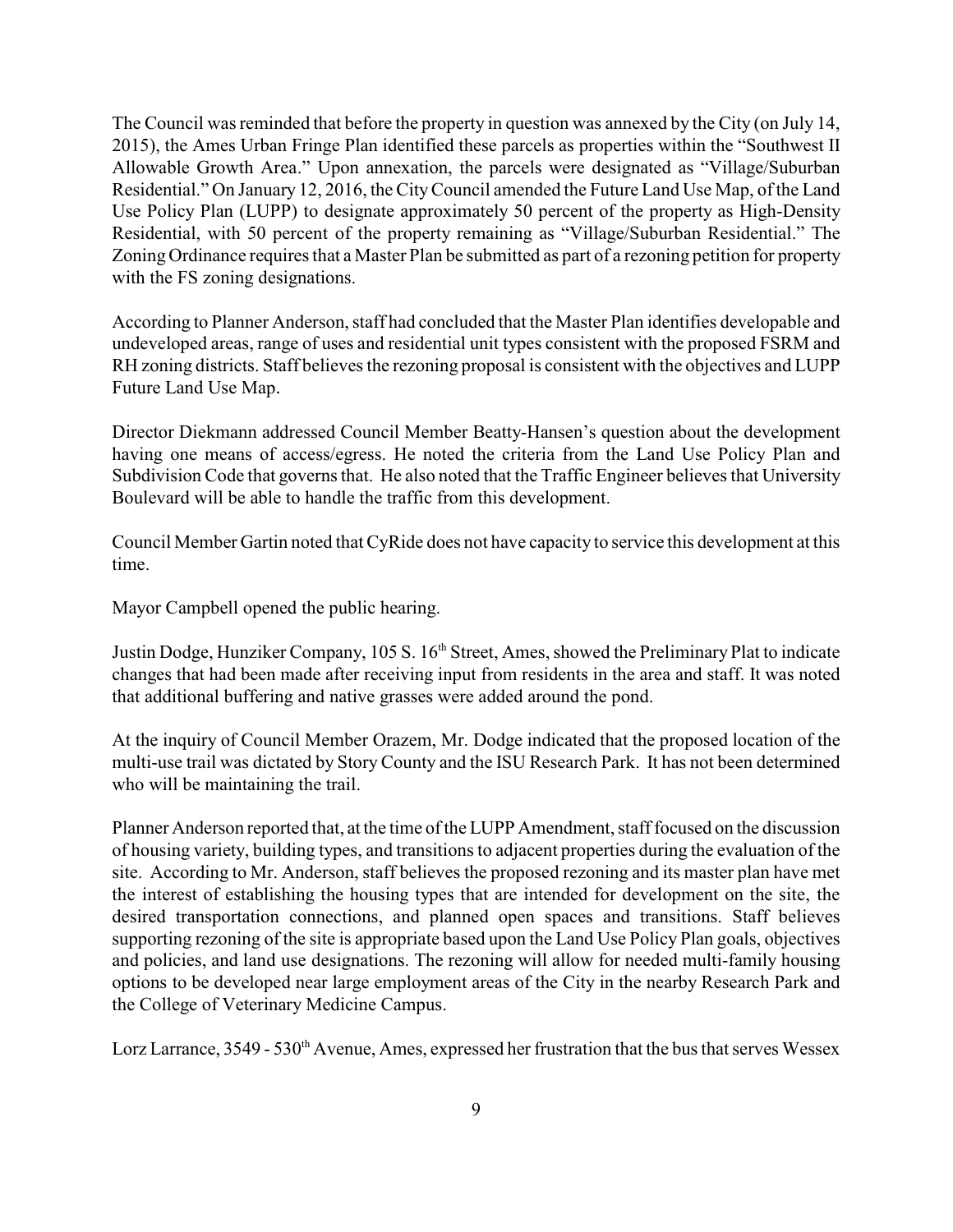does not run in the morning. She works at the University and can take the bus home, but not to work. Ms. Larrance said that she hoped that would change in the future.

After no one else came forward to speak, the Mayor closed the hearing.

Moved by Orazem, seconded by Nelson, to pass on first reading an ordinance rezoning, with Master Plan, 3535 South 530<sup>th</sup> Avenue from Agricultural (A) to Suburban Residential Medium Density (FS-RM) and Residential High Density (RH).

Roll Call Vote: 6-0. Motion declared carried unanimously.

Moved by Orazem, seconded by Betcher, to adopt RESOLUTION NO. 16-274 approving the Zoning Agreement.

Roll Call Vote: 6-0. Resolution declared adopted uanimously, signed by the Mayor, and hereby made a portion of these Minutes.

**HEARING ON ZONING TEXT AMENDMENT TO RESIDENTIAL LOW-DENSITY PARK ZONE MINIMUM BUILDING SETBACK AT EXTERIOR BOUNDARY LINE:** Director Diekmann noted that Mike Flummerfelt, who had requested the text amendment in question, had emailed staff and asked that the hearing be continued to the first Council meeting in June.

Mayor Campbell opened the public hearing.

Moved by Nelson, seconded by Beatty-Hansen, to continue the hearing to June 14, 2016. Vote on Motion: 6-0. Motion declared carried unanimously.

## **HEARING ON PROPOSED 2016/17 COMMUNITY DEVELOPMENT BLOCK GRANT**

**ANNUAL ACTION PLAN:** Vanessa Baker-Latimer, Housing Coordinator, advised that the City must submit and Annual Action Plan to the federal Department of Housing and Urban Development (HUD) to receive Community Development Block Grant (CDBG) funds. The Annual Action Plan outlines program activities that will be undertaken to address or meet those goals and priorities outlined in the five-year Consolidated Plan. She reminded the Council that, on March 1, 2016, after taking into consideration input from the February public forums, the City Council approved the proposed 2016-17 Action Plan projects and directed staff to prepare the Plan for public comment. The Plan was made available for public comment from April 5 through May 5, 2016. No comments were received during this time frame. The Plan must be submitted to HUD on or before June 12, 2015.

Ms. Baker-Latimer reviewed the proposed projects that had been approved to be included in the Plan, as follows:

| <b>Homebuyer Assistance Program</b>              | \$50,000 |
|--------------------------------------------------|----------|
| Single-Family Housing Improvements Program       | 132,506  |
| Acquisition/Reuse Program for Affordable Housing | 155,000  |
| Public Infrastructure Improvements Program for   |          |
| State Avenue (Old Middle School Site)            | 392,789  |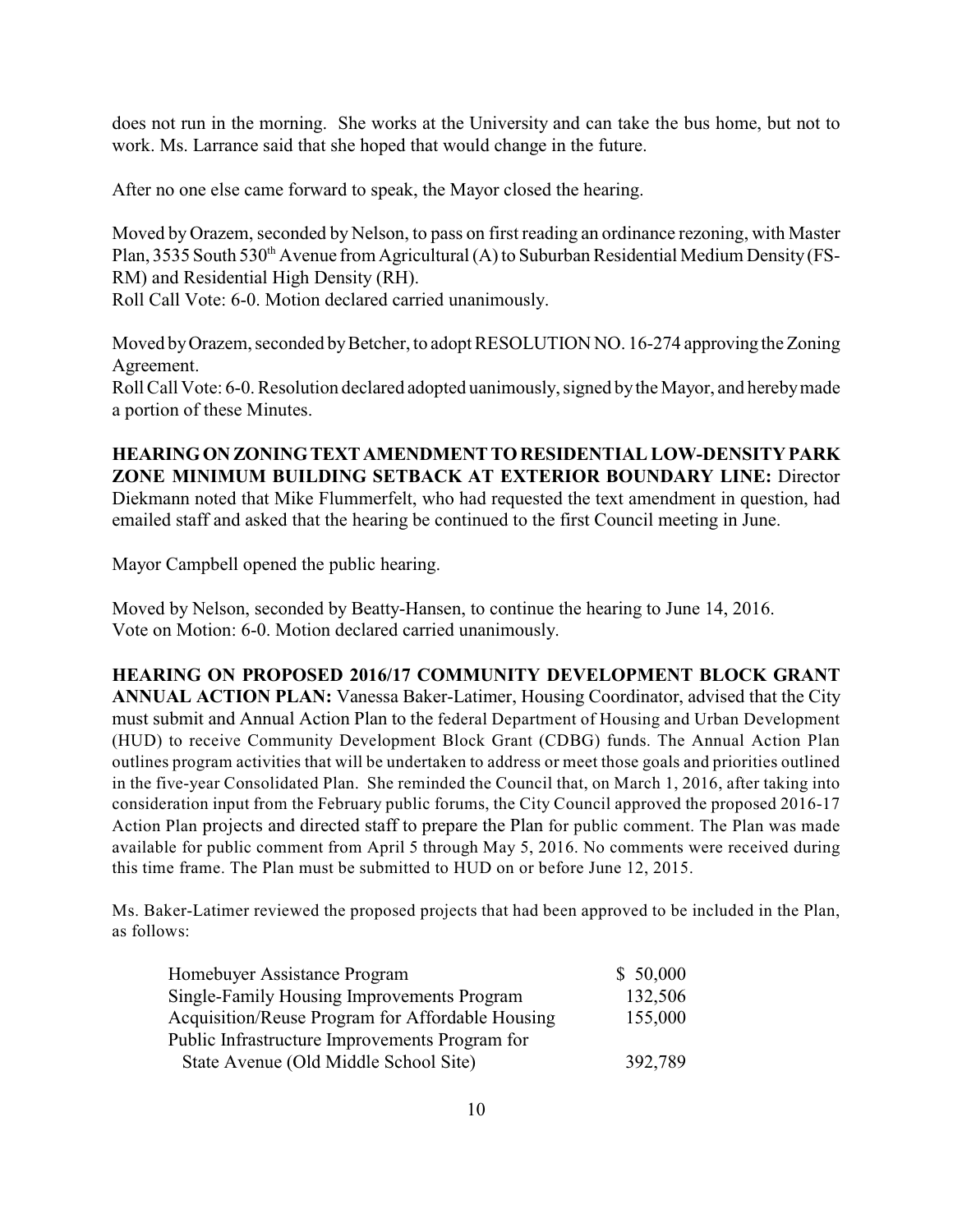| Public Facilities Improvement Program for Non-Profits  | 100,000   |
|--------------------------------------------------------|-----------|
| Renter Affordability (Deposits, Rent & Transportation, |           |
| Childcare Assistance) Programs                         | 40,000    |
| <b>Total Programming</b>                               | 870,295   |
| 2016-17 Program Administration                         | 118,197   |
| TOTAL                                                  | \$988,492 |

At the request of Council Member Gartin, Ms. Baker-Latimer explained the Child-Care Assistance Program.

Ms. Baker-Latimer explained the next steps planned to address development of the Old Middle School Site and the redevelopment of the  $6<sup>th</sup>$  Street properties.

The public hearing was opened by Mayor Campbell. There being no one wishing to speak, the hearing was closed.

Moved by Betcher, seconded by Beatty-Hansen, to adopt RESOLUTION NO. 16-275 approving the Annual Action Plan projects.

Roll Call Vote: 6-0. Resolution declared adopted uanimously, signed by the Mayor, and hereby made a portion of these Minutes.

**HEARING ON 2015/16 DOWNTOWN STREET PAVEMENT IMPROVEMENTS (CLARK AVENUE - LINCOLN WAY TO MAIN STREET):** The Mayor opened the public hearing and closed same after no one asked to speak.

Moved by Corrieri, seconded by Betcher, to adopt RESOLUTION NO. 16-276 approving final plans and specifications and awarding a contract to Con-Struct, Inc., of Ames, Iowa, in the amount of \$669,611.80.

Roll Call Vote: 6-0. Resolution declared adopted uanimously, signed by the Mayor, and hereby made a portion of these Minutes.

**HEARING ON 2015/16 TRAFFIC SIGNAL PROGRAM (UNIVERSITY BOULEVARD & U. S. HIGHWAY 30 WESTBOUND OFF-RAMP):** Mayor Campbell opened the public hearing. No one came forward to speak, and the Mayor closed the hearing.

Council Member Beatty-Hansen raised a suggestion that had been made by Trevin Ward about possibly reducing the radius of the curve. Municipal Engineer Warner stated that she had not seen the suggestion. Ms. Beatty-Hansen indicated that she would forward it to Ms. Warner.

Moved by Nelson, seconded by Betcher, to accept the report of bids. Vote on Motion: 6-0. Motion declared carried unanimously.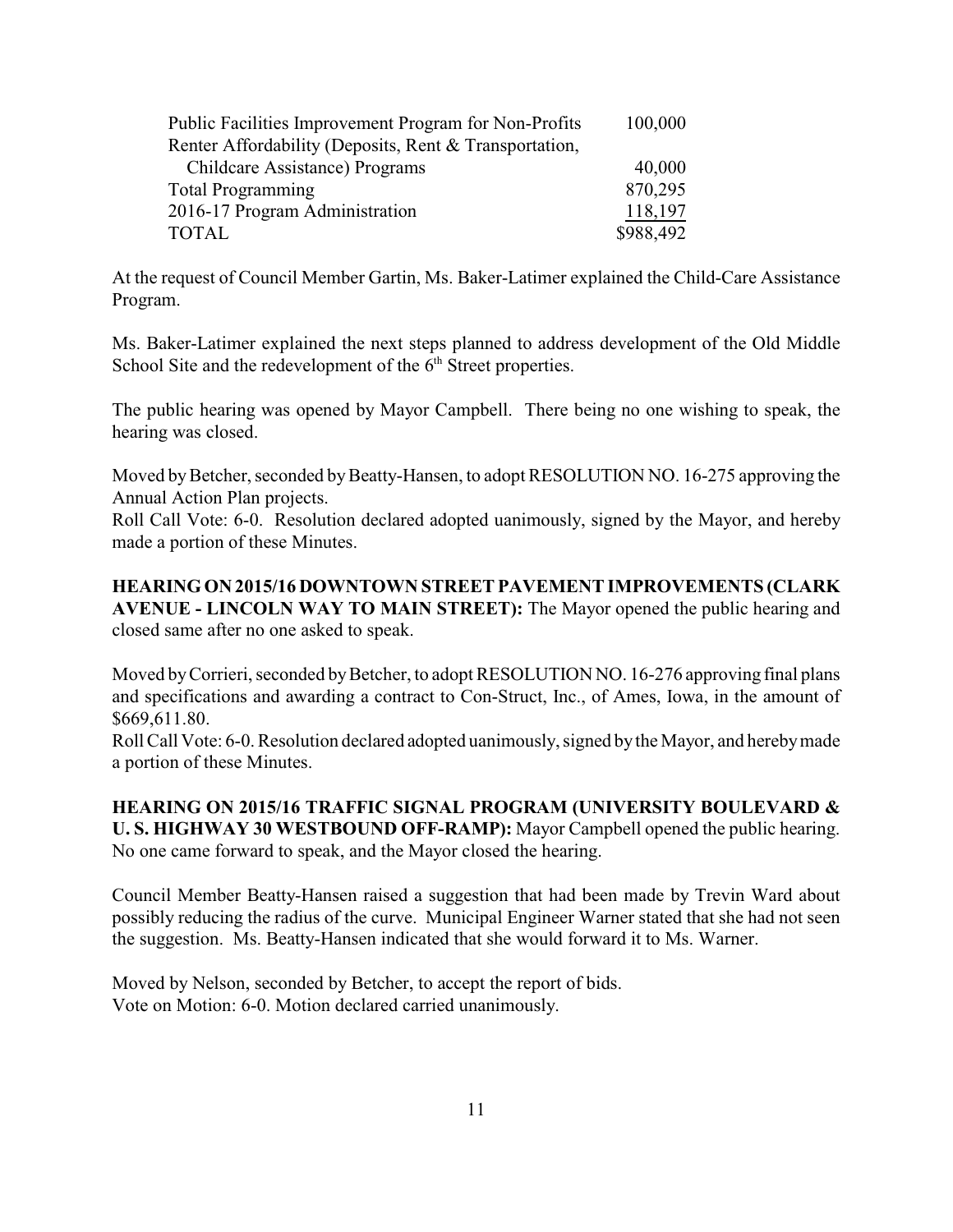**2015 DEVELOPMENT PROCESS USER SURVEY:** John Hall, Business Development Coordinator for the City of Ames, gave a presentation on the 2015 Development Process User Survey. Mr. Hall noted that he was not in his current position when the Survey was conducted; however, he had prepared the summary of the results.

According to Mr. Hall, this was the fifth year of the Survey. In 2015, 353 surveys pertaining to the Inspections Division and 132 pertaining to the Planning Division were sent. Mr. Hall noted that the results were very positive overall. A summary of the results for both Divisions was presented by Mr. Hall.

Council Member Betcher questioned why the City was still asking about a "Can Do" attitude when it was no longer a CityCouncil goal. CityManager Schainker said that that question was still needed to determine the City's overall rating as far as promoting Ames as a welcoming place to do business.

Council Member Gartin asked if there was a way for a customer who has had a bad experience to share that information without the fear of retribution. Fire Chief Shawn Bayouth felt that the best way was for the respondent to remain anonymous. He noted that the goal of staff is to make the process better; it doesn't matter who it is. Mr. Bayouth advised that he would hope that contractors and developers would inform staff of any negative experiences.

**ORDINANCE ADJUSTING STORM WATER RATES:** Moved by Nelson, seconded by Corrieri, to pass on first reading an ordinance adjusting the Storm Water Rates. Roll Call Vote: 6-0. Motion declared carried unanimously.

**ORDINANCE REVISING** *MUNICIPAL CODE* **SECTION 28.102 REGARDING ENERGY COST ADJUSTMENT (ECA):** Director of Electric Services Donald Kom advised that Section 28, Division 1, of the City of Ames *Municipal Code* covers the general conditions for electric rates and charges. Section 28.102, *Energy Cost Adjustment*, reflects the method used to adjust rates caused by fluctuations in the fuel cost. That is necessary to avoid constant changes to the City's electric rates. The language was originally included in the Code in 1985 and last modified on November 12, 2012. The current language functioned well when the City purchased coal because coal was contracted to the City on a delivered basis. The transition to natural gas results in daily price volatility for fuel and its delivery, which now requires a change in how the Energy Cost Adjustment is calculated. In order to correctly account for the fluctuations in natural gas and its separated delivery costs, the language of Section 28.102 must be updated to account for that change.

Mr. Kom advised that the adjustment is calculated using costs that were charged during the previous 12 months. By adopting this revision to the Ordinance, the ECA will be updated going forward. To properly calculate the ECA, all costs for natural gas and its delivery incurred to date will be captured in the new ECA calculation. In addition, since the time the ECA was first adopted, other cost variables have been included in the ECA calculation, such as transmission credits, the cost of wind energy, and energy market purchases and sales. The proposed *Code* revision does not change the overall rate methodology, but updates the language to align with current and planned future operating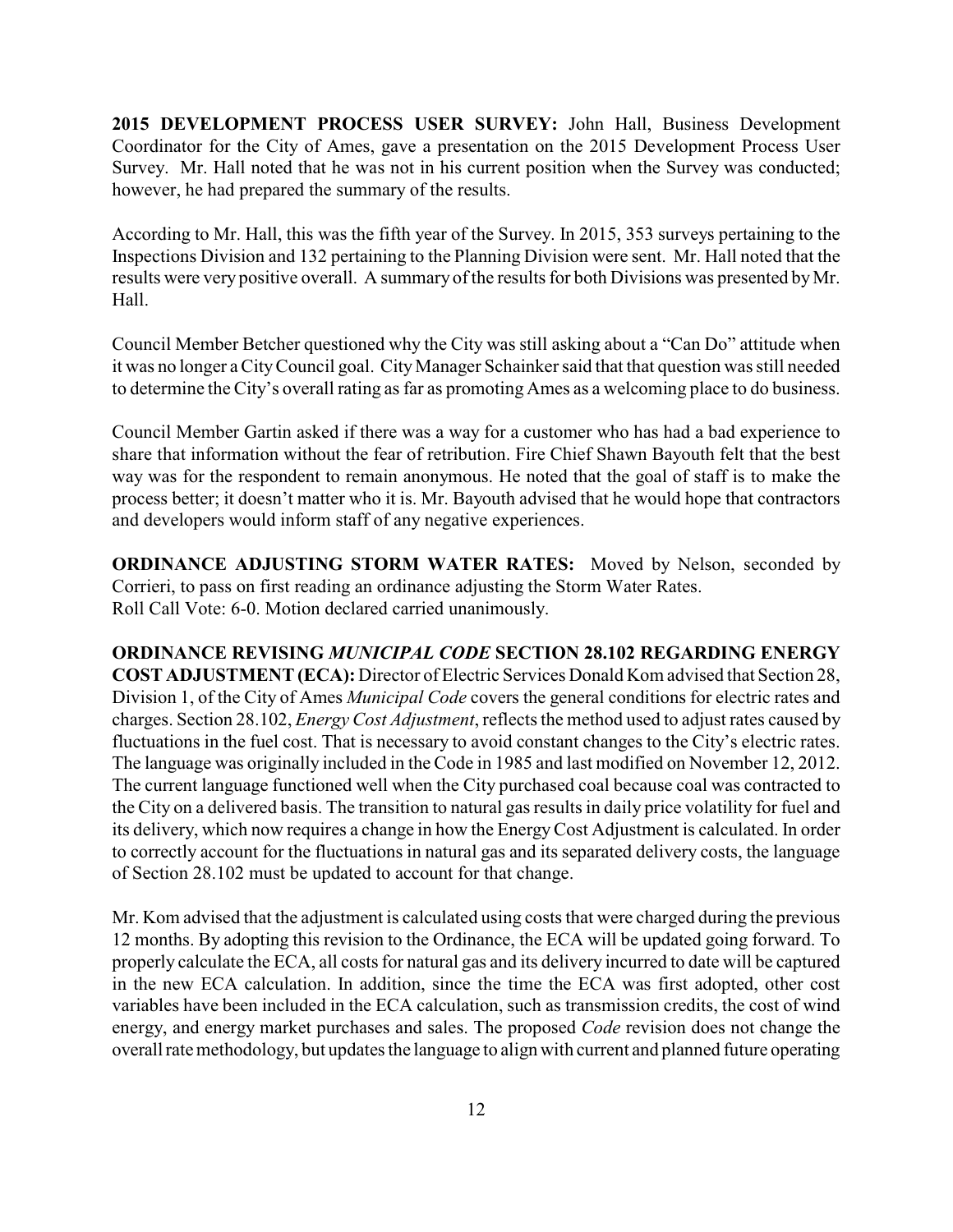conditions.

Moved by Nelson, seconded by Corrieri, to pass on first reading an ordinance revising *Municipal Code* Section 28.102 regarding the Energy Cost Adjustment. Roll Call Vote: 6-0. Motion declared carried unanimously.

**ORDINANCE PERTAINING TO THE ENVIRONMENTALLY SENSITIVE AREA OVERLAY DISTRICT AND ITS APPLICABILITY TO ACTIVITIES WITHIN THE FLOODWAY:** Moved by Beatty-Hansen, seconded by Orazem, to pass on third reading and adopt ORDINANCE NO. 4257making a zoning text amendment pertaining to the Environmentally Sensitive Area Overlay District and its applicability to activities within the Floodway.

Roll Call Vote: 6-0. Ordinance declared adopted unanimously, signed by the Mayor, and hereby made a portion of these Minutes. Motion declared carried.

**ORDINANCE ADDING ENVIRONMENTALLY SENSITIVE AREA OVERLAY TO PROPERTIES WITH A FEMA-DESIGNATED FLOODWAY:** Moved by Betcher, seconded by Orazem, to pass on third reading and adopt ORDINANCE NO. 4258 making zoning map amendment to add Environmentally Sensitive Area Overlay to properties with a FEMA-designated Floodway.

Roll Call Vote: 6-0. Ordinance declared adopted unanimously, signed by the Mayor, and hereby made a portion of these Minutes. Motion declared carried.

**ORDINANCE PERTAINING TO ALLOWED ACTIVITIES AND PROCESS FOR SEEKING APPROVALS FOR DEVELOPMENT IN FLOOD PLAIN CONTAINED IN MUNICIPAL CODE CHAPTER 9 (FLOOD PLAIN ZONING REGULATIONS):** Moved by Corrieri , seconded by Gartin, to pass on third reading and adopt ORDINANCE NO. 4259 making a zoning text amendment pertaining to allowed activities and process for seeking approvals for development in Flood Plain contained in *Municipal Code* Chapter 9 (Flood Plain Zoning Regulations).

Roll Call Vote: 6-0. Ordinance declared adopted unanimously, signed by the Mayor, and hereby made a portion of these Minutes. Motion declared carried.

**COUNCIL COMMENTS:** Council Member Betcher noted that she is the City Council representative on the Downtown Housing Committee. She asked if one of her colleagues would be willing to attend the meeting, which will be scheduled for some time in the next two weeks, while she is out of the country. Council members are to communicate directly with Ms. Betcher if they are willing to attend the meeting.

Moved by Betcher, seconded by Beatty-Hansen, to direct staff to place the memo from the Planning and Housing Department regarding a text amendment for transitional housing use in residential zoning districts on a future agenda.

Vote on Motion: 6-0. Motion declared carried unanimously.